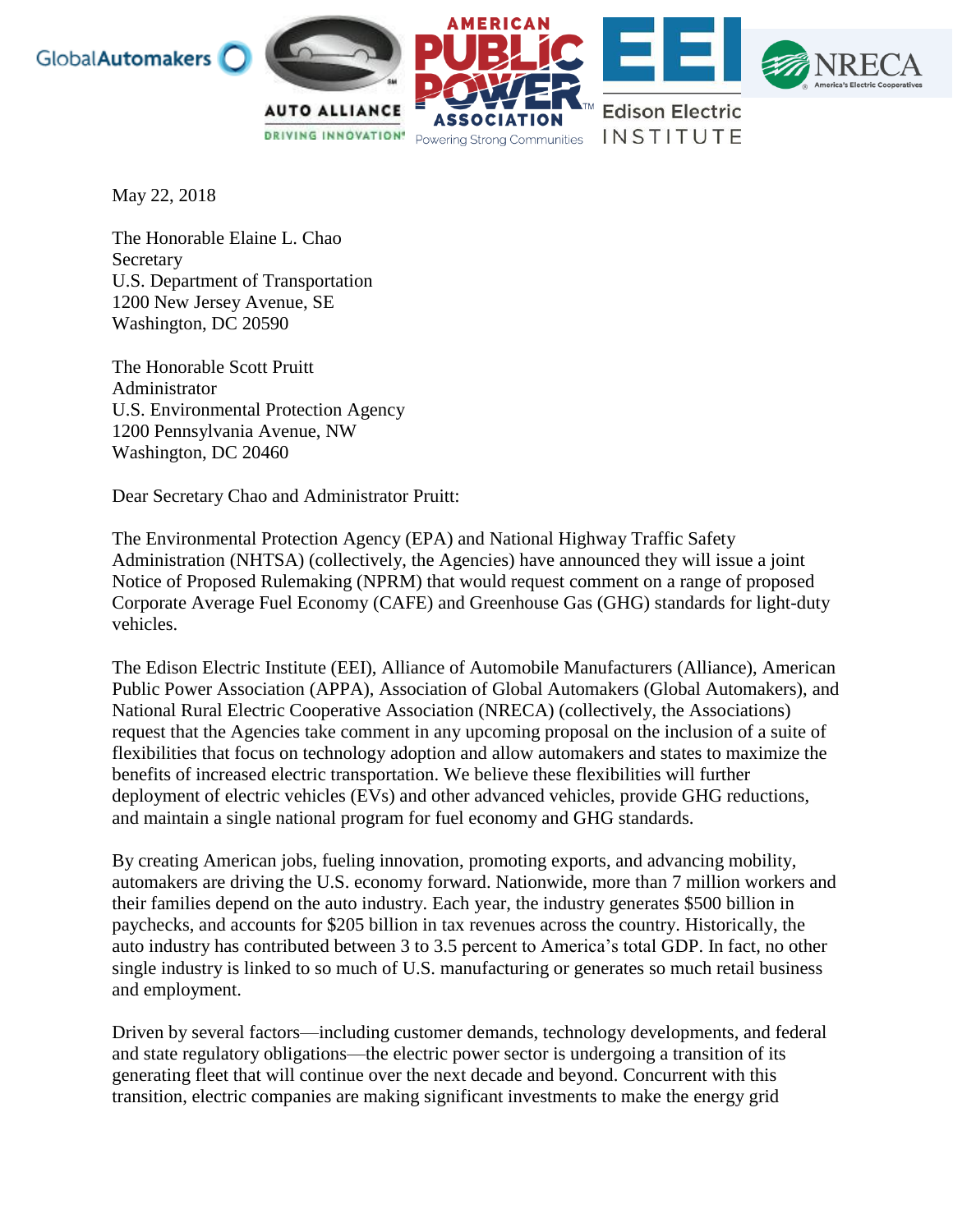smarter, cleaner, more dynamic, more flexible, and more secure in order to integrate and deliver a balanced mix of resources from both central and distributed energy resources to customers. Additionally, safe, reliable, affordable, and increasingly clean energy powers the economy, promotes national energy independence, and enhances the lives of all Americans.

The auto industry has invested billions of dollars on powertrain research and development and that investment is paying off—as automakers are providing customers with record-breaking choices for fuel-efficient vehicles. Today, more than 490 models are on sale that achieve at least 30 miles per gallon. EVs, in particular, play an important role in achieving energy and environment goals for each of our industries. Many of EEI's, APPA's, and NRECA's members also are actively involved in the development of the regulations, financial incentives, and infrastructure for commercial deployment of EVs and plug-in hybrid  $EVs$ <sup>1</sup>

The regulatory environment is undoubtedly pushing toward electric transportation, both in the U.S. and around the world. At the federal level, increasing CAFE and GHG emission stringency requires an increasing shift toward EVs. There is also a global movement to adopt electric transportation targets—at least 10 other countries across Europe and in Asia have EV sales targets in place. California and several other states have also pushed to increase electrification as a method of addressing local energy and air quality challenges via the Zero Emission Vehicle (ZEV) program. Although EVs currently constitute only about one percent of all vehicles sold in the U.S., we believe that EVs can play an important part of the range of technologies and measures needed to reduce reliance on imported fuels, maintain a balanced energy mix, and reduce GHG and other emissions.

Consistent with comments filed by EEI, the Global Automakers, and Alliance on EPA's Reconsideration of the Mid-Term Evaluation, we continue to support standards that provide important flexibilities and recognize the role of EVs as a compliance solution. Although EPA and NHTSA have yet to propose the joint NPRM about future fuel-efficiency standards, we continue to support increases in the stringency of fuel economy and GHG standards year-overyear that also incorporate policies from California and other ZEV states to ensure that "One National Program" is maintained.

As the Agencies consider potential changes to the standards, EPA should extend and improve the current regulatory mechanisms that provide critical support for EVs and advanced vehicles, including hybrid and fuel cell electric vehicles, for model year (MY) 2022-2025.<sup>2</sup> Increasing the

 $\overline{a}$ 

<sup>&</sup>lt;sup>1</sup> EEI's members are involved in a range of regulatory proceedings regarding EVs and their deployment. As of now, more than 30 EEI member companies have proposed or are implementing EV-related pilots and programs in more than 20 states. These programs represent more than \$2 billion worth of potential investment in EV infrastructure and deployment. More than 60 APPA members are implementing EV pilots and programs in 20 states. These pilots and programs represent approximately \$300 million of potential investment in EV infrastructure and deployment. Approximately 150 NRECA members provide off-peak charging rates for electric vehicle users and dozens of electric cooperatives across the country have programs that implement charging infrastructure in their service territory.

<sup>&</sup>lt;sup>2</sup> This includes continuing to attribute zero GHG emissions to EVs and other alternative fuel vehicles through MY 2022-2025, and extending with an eye toward enhancing credit multipliers for those vehicles.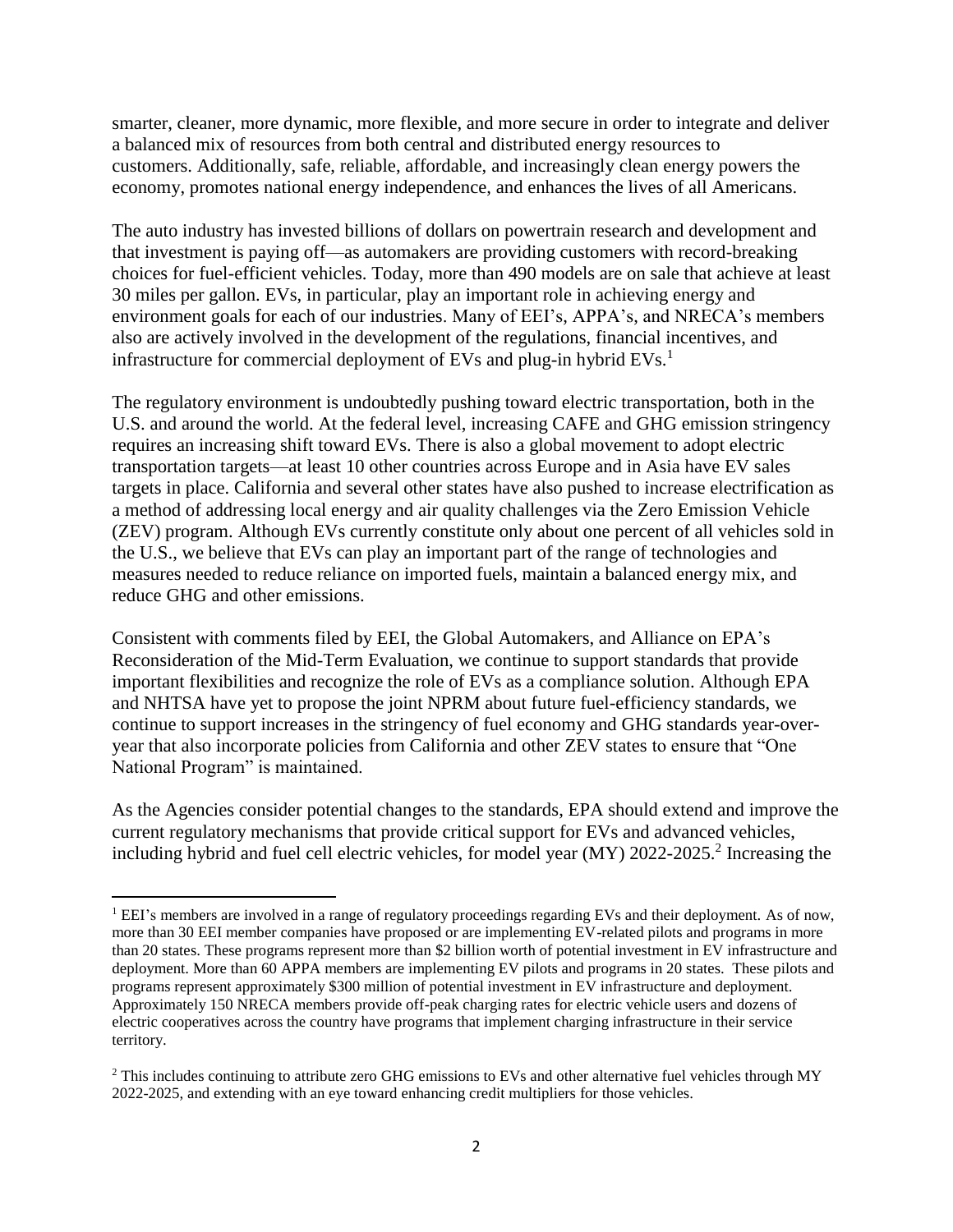effectiveness of these flexibilities will further encourage manufacturers to continue investment in innovative technologies that have experienced broad market adoption headwinds. We believe these flexibilities will further EV commercialization and GHG reductions.

We believe that advanced technologies, such as EVs, can provide key flexibilities to automakers in a way that maintains a single national program for fuel economy and GHG standards. Further, the Agencies should consider reforming and improving the off-cycle credits process in a manner that allows manufacturers to efficiently access such credits.

Deployment of EVs and other advanced technologies will improve fleet average fuel economy and reduce dependence on imported petroleum. Increased EV deployment also will reduce emissions of GHGs and criteria pollutants from the transportation sector. As electric power sector emissions have decreased and are on a long-term trajectory toward further reductions, increased EV deployment also will decrease overall GHG and criteria pollutant emissions. As of 2017, the electric sector had reduced its GHG emissions by 27 percent from 2005 levels, and the continued deployment of natural gas-based and renewable generation will only further this trend.<sup>3</sup> Additionally, between 1990 and 2016, emissions of nitrogen oxides were cut by 82 percent and sulfur dioxide by 91 percent—during a period in which electricity use grew by 36 percent. The resulting reductions in GHG and criteria pollutant emissions from electricity generation will allow increased EV deployment to create additional environmental benefits through utilization of lower emissions intensity electric sector power sources.<sup>4</sup>

The Associations request that the Agencies take comment in any upcoming proposal on the inclusion of a suite of flexibilities that focus on technology adoption and allow automakers and states to maximize the benefits of increased electric transportation.

Sincerely,

Edison Electric Institute Alliance of Automobile Manufacturers American Public Power Association Association of Global Automakers National Rural Electric Cooperative Association

 $\overline{a}$ <sup>3</sup> *See* U.S. Energy Information Administration, *Monthly Energy Review*, September 2017, available at [https://www.eia.gov/totalenergy/data/monthly/pdf/mer.pdf.](https://www.eia.gov/totalenergy/data/monthly/pdf/mer.pdf) Further, projections made in recent years in EIA's *Annual Energy Outlook* point toward continuing improvements in carbon dioxide intensity, resulting in even greater benefits from electric vehicles. *See* EIA *Annual Energy Outlook* 2017, available at [https://www.eia.gov/outlooks/aeo/pdf/0383\(2017\).pdf.](https://www.eia.gov/outlooks/aeo/pdf/0383(2017).pdf)

<sup>4</sup> *See* EPRI-NRDC, Environmental Assessment of a Full Electric Transportation Portfolio, [https://www.epri.com/#/pages/product/3002006881/.](https://www.epri.com/#/pages/product/3002006881/)